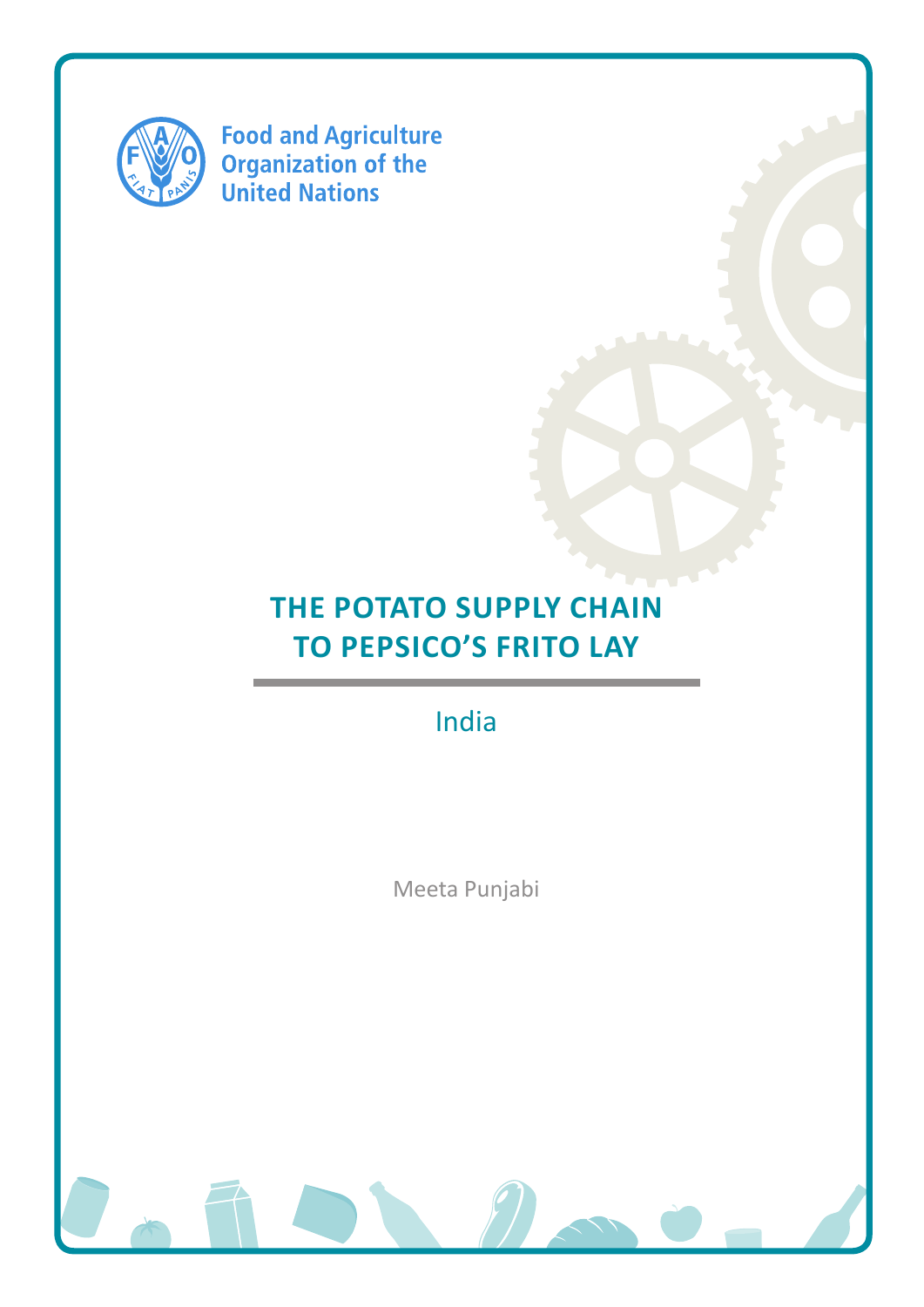**This background paper is made available without further edits to the version presented by its authors.** 

The designations employed and the presentation of material in this information product do not imply the expression of any opinion whatsoever on the part of the Food and Agriculture Organization of the United Nations (FAO) concerning the legal or development status of any country, territory, city or area or of its authorities, or concerning the delimitation of its frontiers or boundaries. The mention of specific companies or products of manufacturers, whether or not these have been patented, does not imply that these have been endorsed or recommended by FAO in preference to others of a similar nature that are not mentioned.

The views expressed in this information product are those of the author(s) and do not necessarily reflect the views or policies of FAO.

#### © FAO, 2015

FAO encourages the use, reproduction and dissemination of material in this information product. Except where otherwise indicated, material may be copied, downloaded and printed for private study, research and teaching purposes, or for use in non-commercial products or services, provided that appropriate acknowledgement of FAO as the source and copyright holder is given and that FAO's endorsement of users' views, products or services is not implied in any way.

All requests for translation and adaptation rights and for resale and other commercial use rights should be made via www.fao.org/contact-us/licence-request or addressed to copyright@fao.org. FAO information products are available on the FAO website (www.fao.org/publications) and can be purchased through publications-sales@fao.org.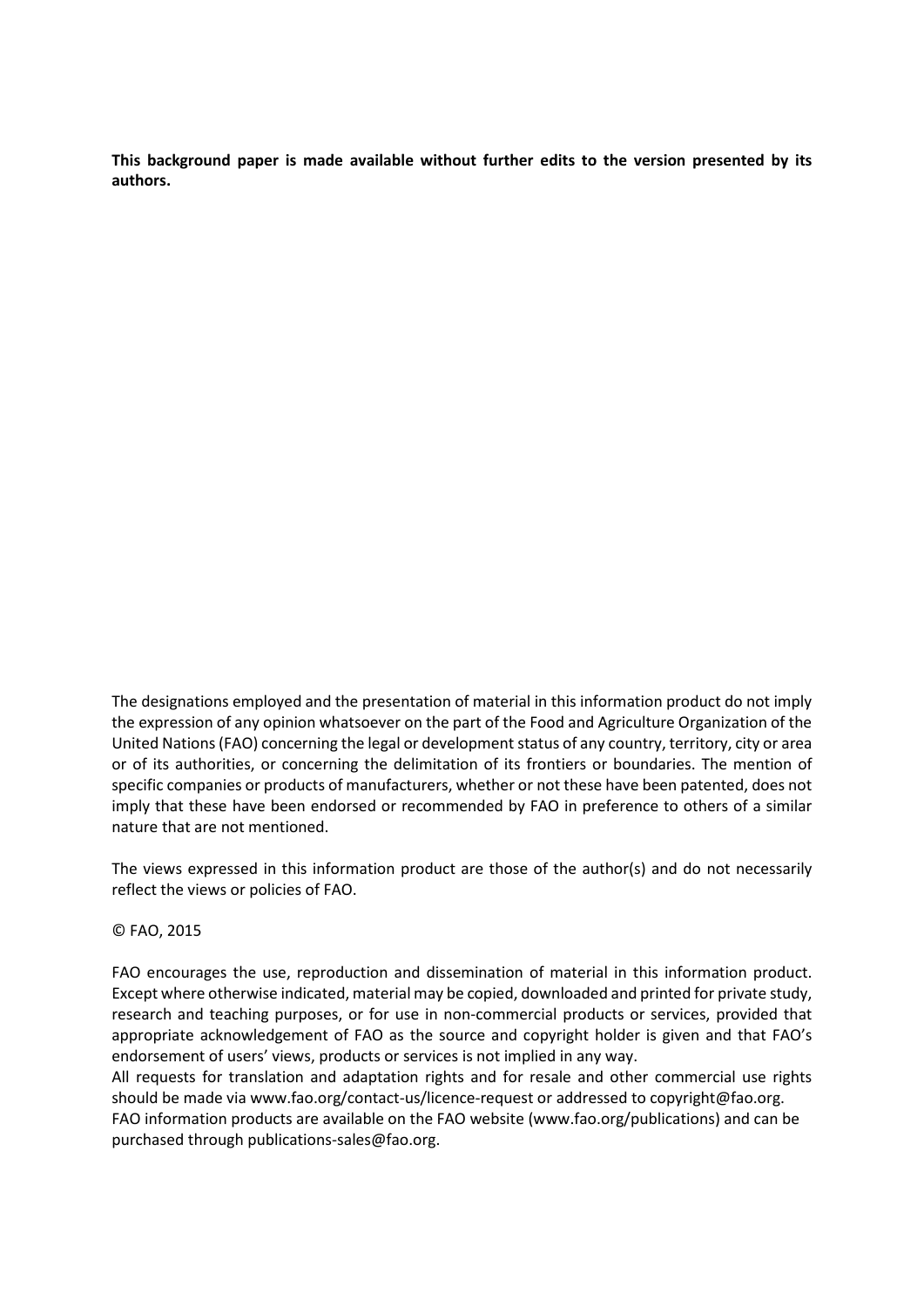# **CONTENTS**

| 3.5. Comparative analysis: PepsiCo contract farmers versus farmers selling to the traditional |  |
|-----------------------------------------------------------------------------------------------|--|
|                                                                                               |  |
|                                                                                               |  |
|                                                                                               |  |

# **LISTS OF TABLES AND FIGURES**

# **Tables**

| Table 2: Margin per hectare of potato for PepsiCo contract farmers and farmers selling to the     |  |
|---------------------------------------------------------------------------------------------------|--|
|                                                                                                   |  |
| Table 3: Risk analysis of PepsiCo contract farmers and farmers selling to traditional markets  10 |  |

# **Figures**

|--|--|--|--|--|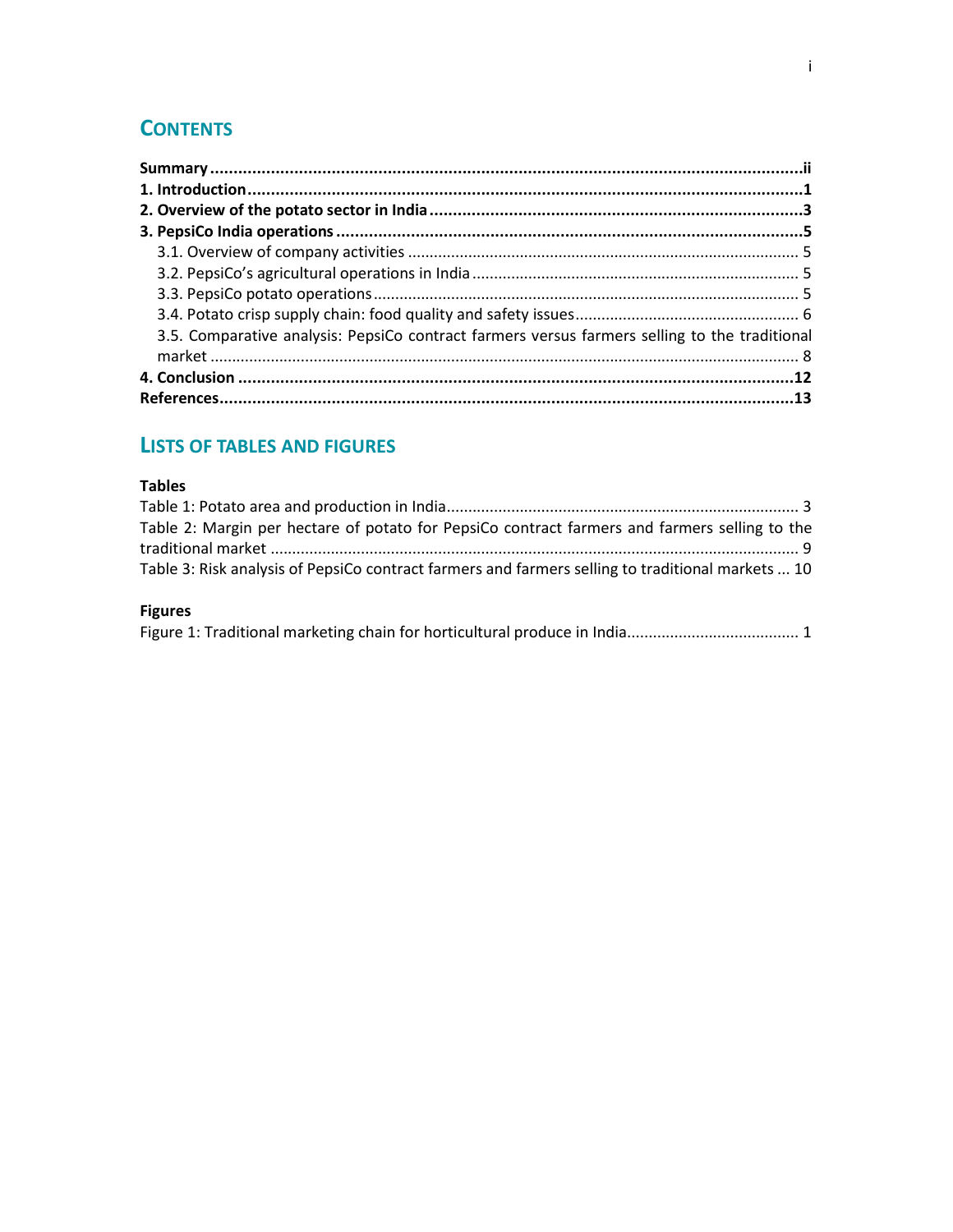# **SUMMARY**

This study presents the supply chain developed by Pepsico's Frito Lay so as to purchase potatoes that are suitable for processing into crisps. Frito Lay in India supplies potatoes from small landholders. Because the quality requirements of Frito Lay for process-grade potatoes are very strict, the company has set up a network of agronomists and partnerships with other public and private service providers to help smallholder farmers produce potatoes that are suitable for processing. The service network that Frito Lay has organized for its suppliers contributes to reducing the risks faced by farmers. The production margins of potato farmers under contract with Frito Lay are also higher than those of farmers selling their potatoes to the traditional market. These are elements that contribute to retaining farmers from defaulting on their supply contract with Frito Lay despite the lack of enforcement mechanism for these contracts. This case study is also an organizational model of a private-public partnership to allow small farmers to link sustainably with a large agribusiness.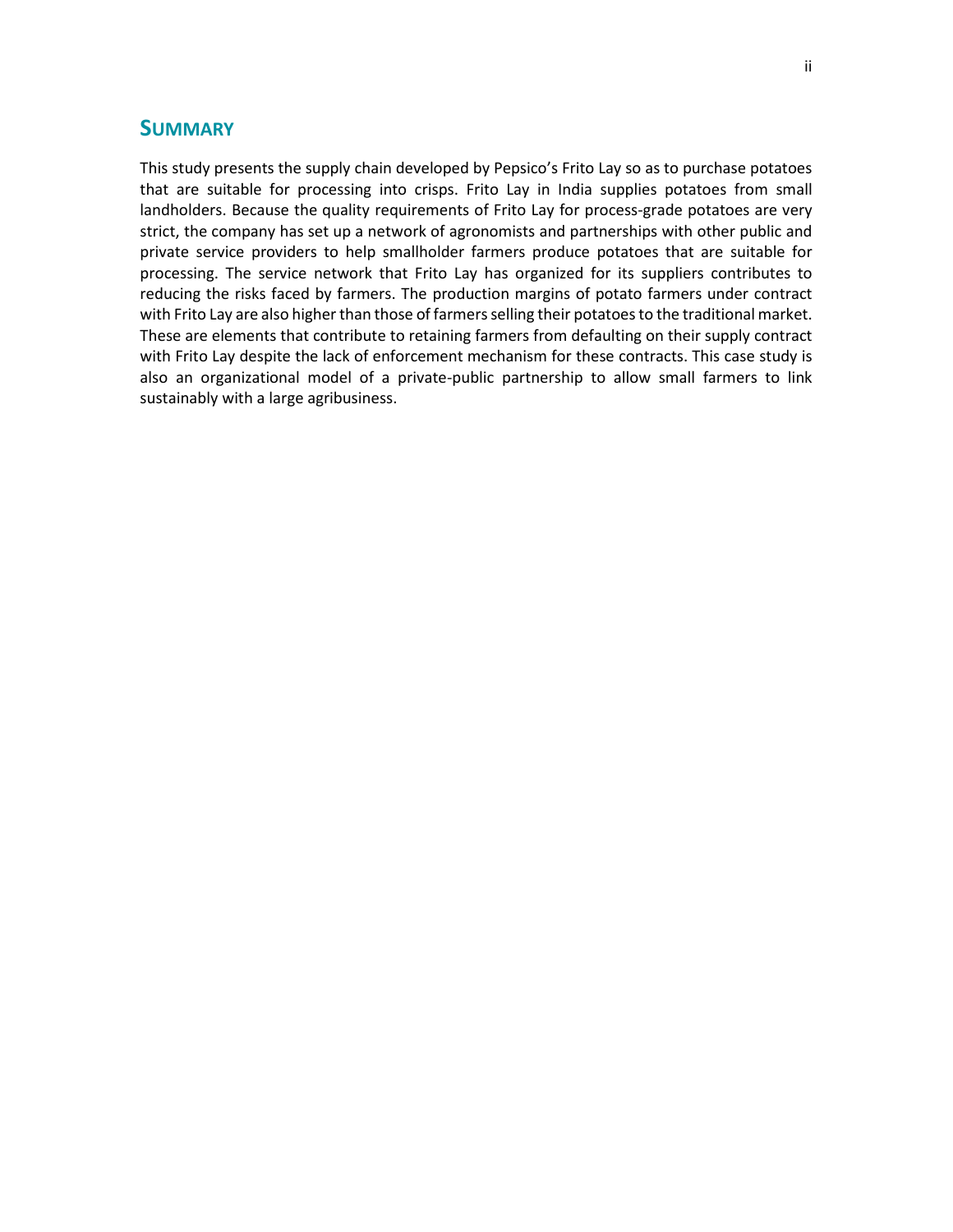# **1. INTRODUCTION**

Horticultural produce in India is largely marketed through traditional channels. A typical marketing chain for fresh produce consists of several players as shown in Figure 1. Typically, in the traditional supply chain where the produce of several farmers is aggregated, there is no premium for quality produce. Hence the farmer is not motivated to focus on quality issues. In recent years, with high private sector investment in processing, exports and retailing of horticultural produce, there is increasing emphasis on developing supply chains for quality produce. Quality specifications are important to meet the requirements for processing and export markets. Thus, companies have to be closely involved with farmers to ensure compliance with quality.

#### **Figure 1: Traditional marketing chain for horticultural produce in India**

#### **Farmer Consolidator Wholesaler Semi-wholesaler Retailer**

The objective of this study is to compare a group of farmers linked with a company, or organization producing high quality produce with a group of farmers operating through the traditional market, where both groups are producing the same agricultural commodity. Key aspects of the comparison between the two groups are:

- Quality of output;
- Productivity levels;
- Accessibility of inputs and production technology;
- Quality of inputs used;
- Price of output; and
- Price and production risks.

This paper studies the PepsiCo supply chain for manufacturing Frito Lay potato crisps through contract farming for potatoes in India. PepsiCo is one of the pioneers of contract farming in India since 2001. Their experience in contract farming has covered many crops: potato, basmati rice, tomato, chili, peanut, oranges and more recently sea weed. PepsiCo's operations in India started in the region of Punjab in collaboration with the State Government. PepsiCo India's project with the Punjab Agro Industries Corporation and Punjab Agriculture University remains one of the most ambitious contract farming projects in the country. The programme focuses on evolving agricultural practices to help Punjab farmers produce crops that would make Indian products internationally competitive (Commodity Online Special**,** 2007). Over the years the company has initiated contract farming in several states. The model for contract farming has also evolved over the years with experience and ground level interactions with farmers. Potato is the largest crop under contract farming to produce potato crisps for Frito Lay. The company is currently procuring potatoes from several states to meet its processing requirements.

Because PepsiCo was one of the first companies to introduce contract farming in India, much has been written about their experience with contract farming. Mostly these discussions have focused on the impact of contract farming on farmers. In this paper the approach is to look at the entire supply chain and to see how small farmers in India are involved in meeting international quality standards, and how this modern value chain differs from the traditional supply chain for the same crop.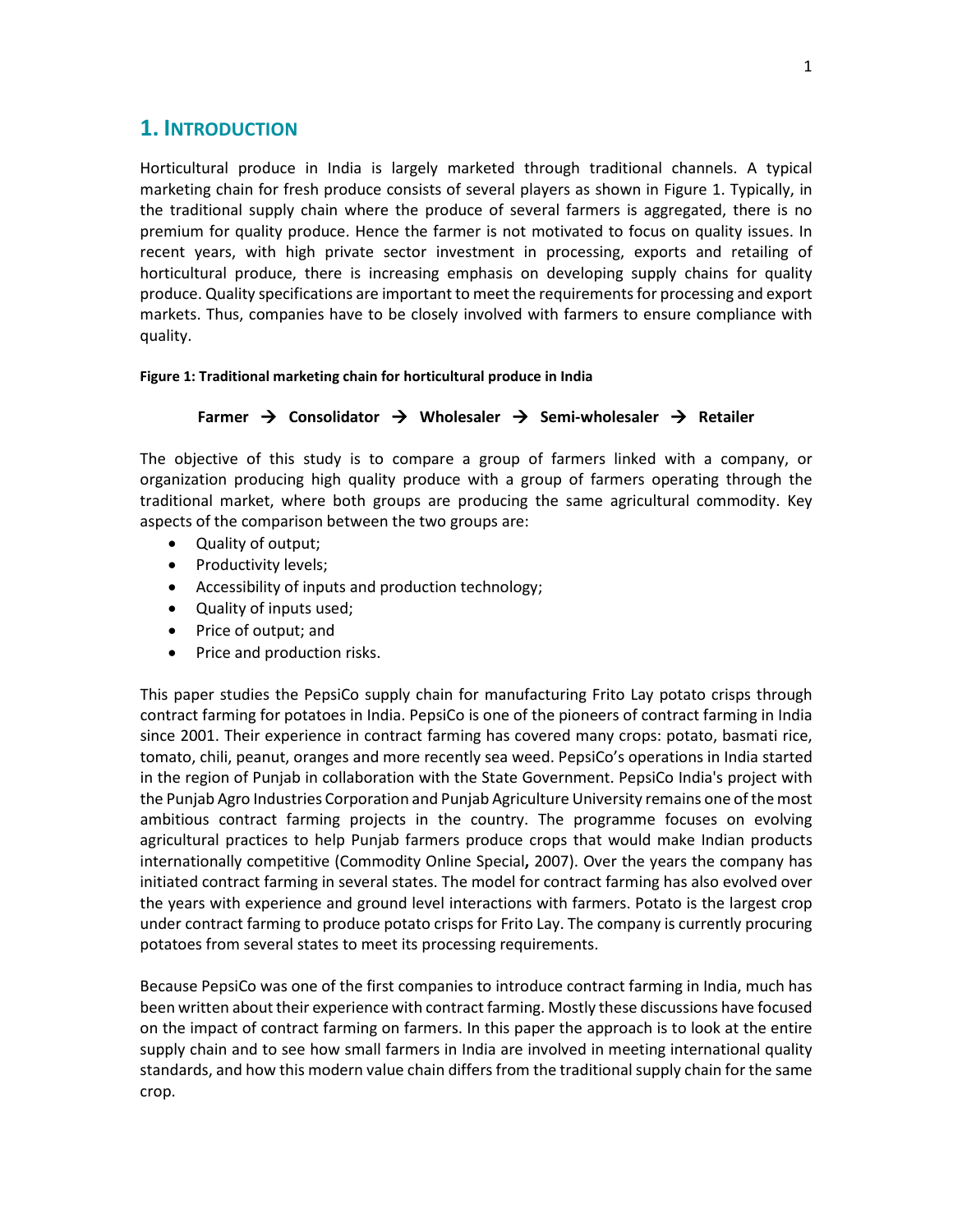The key input for this study was provided by direct interactions with company executives at various levels and interaction with contract farmers working with the company. Other sources of information include media press reports, secondary data and internet information. The rest of the paper is organized as follows. The next section gives an overview of the potato sector in India including production, consumption and exports. Before conducting a detailed supply chain analysis, a background of PepsiCo operations in India is presented in Section 3. Section 4 describes in detail the supply chain of potato crisps with a focus on food safety and quality issues. Section 5 presents a comparative analysis of gross margins and risks faced by PepsiCo contract farmers and farmers selling to the traditional market. Section 6 concludes with insights into the company's perspective on contract farming and lessons learned from this experience.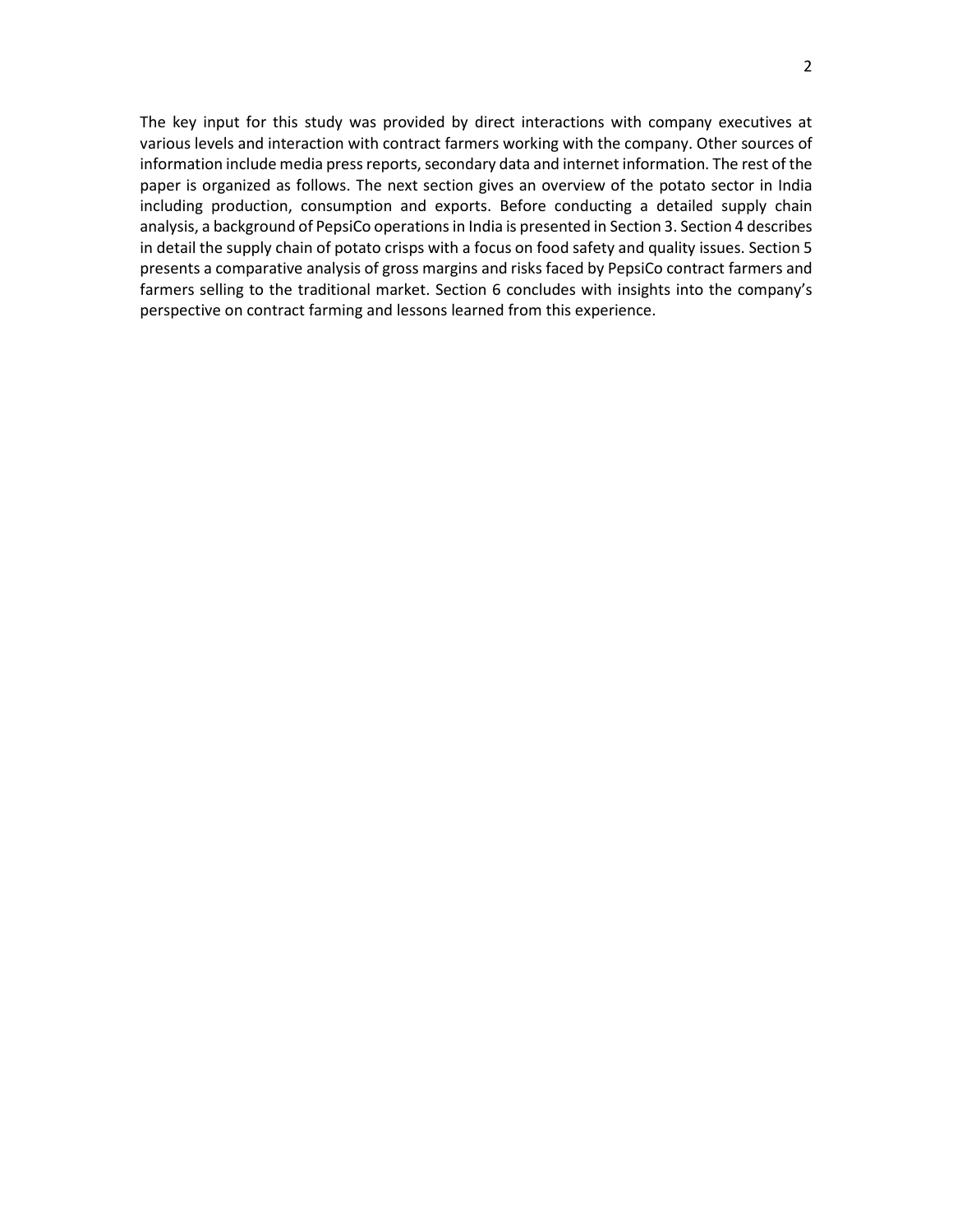# **2. OVERVIEW OF THE POTATO SECTOR IN INDIA**

India is placed third in the list of major potato producing countries of the world. It produces around 25 million tonnes of potatoes which contribute to approximately 8 percent of the world's total production. This crop is grown on 1.5 million hectares of land in India ranking fourth among the countries having a maximum area cultivated for potatoes. The yield rate per hectare in India is quite low, about 19 tonnes per hectare as compared with the productivity in the European countries which ranges between 30 and 40 tonnes per hectare.

Average yearly potato production in India ranges between 24 and 26 million tonnes. Three of the major producing regions are Uttar Pradesh, West Bengal and Bihar, accounting for about 72 percent of the national production (cf. Table 1). Other major producing states are Punjab, Gujarat, Madhya Pradesh, Assam and Karnataka. About 80 percent of the potatoes in India is grown in winter months (*Rabi* crop). In some states such as Karnataka, Maharashtra, Himachal Pradesh, and Jammu and Kashmir, the potato is planted during the monsoon season.

|                         | <b>Area</b>    | <b>Production</b> | Yield       |
|-------------------------|----------------|-------------------|-------------|
| <b>STATE</b>            | $(000)$ ha)    | ('000 tonnes)     | (tonnes/ha) |
| <b>Uttar Pradesh</b>    | 440            | 9822              | 22          |
| West Bengal             | 321            | 7 1 0 7           | 22          |
| <b>Bihar</b>            | 318            | 5657              | 18          |
| Punjab                  | 73             | 1470              | 20          |
| Gujarat                 | 43             | 978               | 23          |
| Madhya Pradesh          | 52             | 783               | 15          |
| Karnataka               | 60             | 603               | 10          |
| Assam                   | 73             | 589               | 8           |
| Uttaranchal             | 22             | 448               | 20          |
| Haryana                 | 18             | 442               | 24          |
| Orrisa                  | 13             | 165               | 13          |
| Maharashtra             | 17             | 163               | 9           |
| <b>Himachal Pradesh</b> | 14             | 152               | 11          |
| Meghalaya               | 18             | 149               | 8           |
| Chatishgarh             | 13             | 130               | 10          |
| Jammu and Kashmir       | $\overline{7}$ | 117               | 17          |
| Other                   | 39             | 413               | 10          |
| <b>TOTAL</b>            | 1542           | 29 189            | 19          |

|  |  |  |  | Table 1: Potato area and production in India |  |  |
|--|--|--|--|----------------------------------------------|--|--|
|--|--|--|--|----------------------------------------------|--|--|

Source: Kumar et al, 2006

Regarding the consumption pattern, given the country's population size, most of the potato produced is consumed within the country. As a result, there is a very small quantity of the potatoes left for exports making India's share in world exports insignificant and inconsistent. India exports only around 0.5 percent of all the potatoes on the global market, equivalent to 72 000 tonnes. The importing countries are Sri Lanka, Nepal, Mauritius, Singapore, the United Arab Emirates and Japan. The imports of this crop into the country are negligible. Furthermore, the level of processing is also very low, since most of the potatoes are used as table potatoes.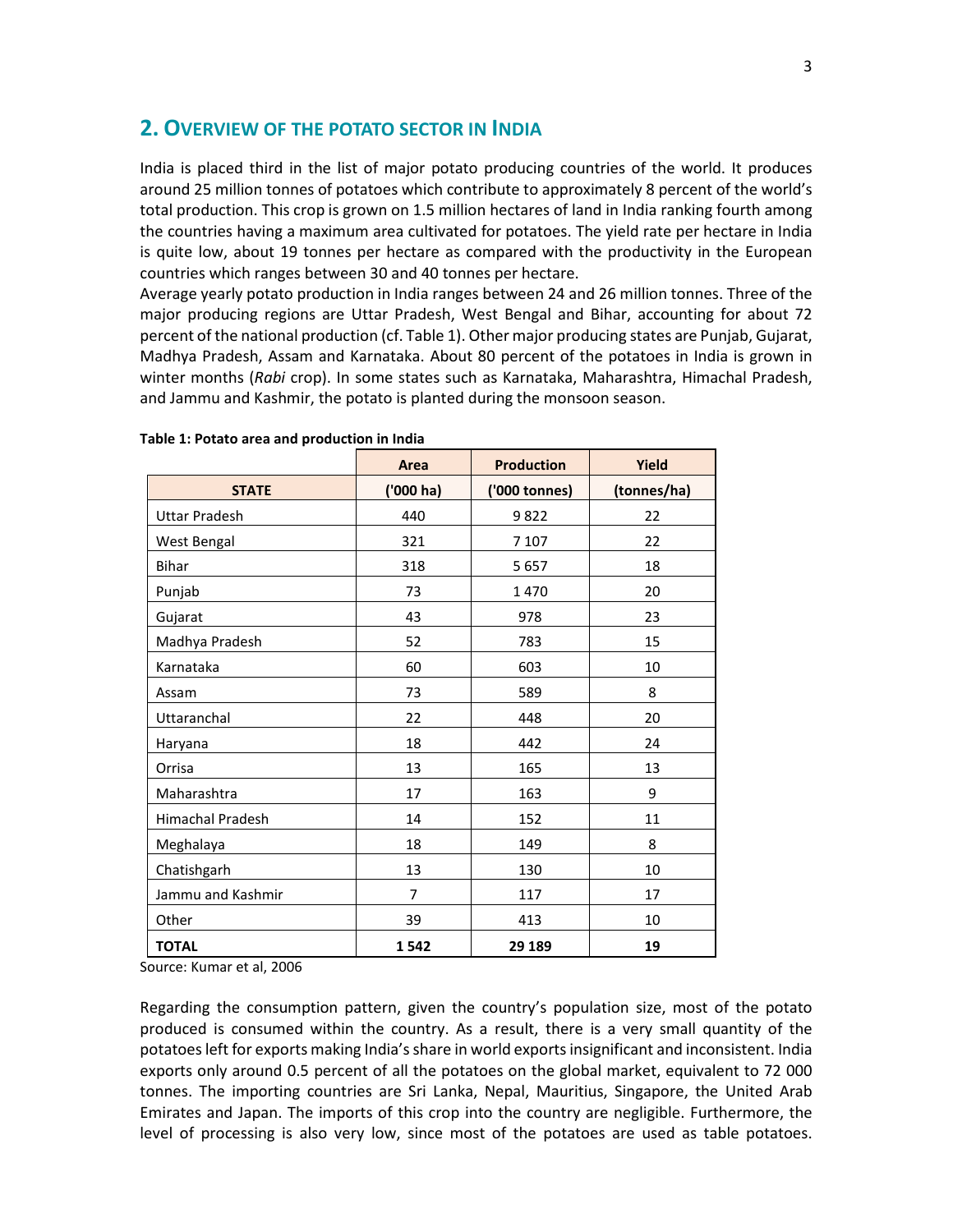Processors involved in crisp making and other forms of processing have to work closely with farmers to ensure specific variety and other requirements for satisfactory processing.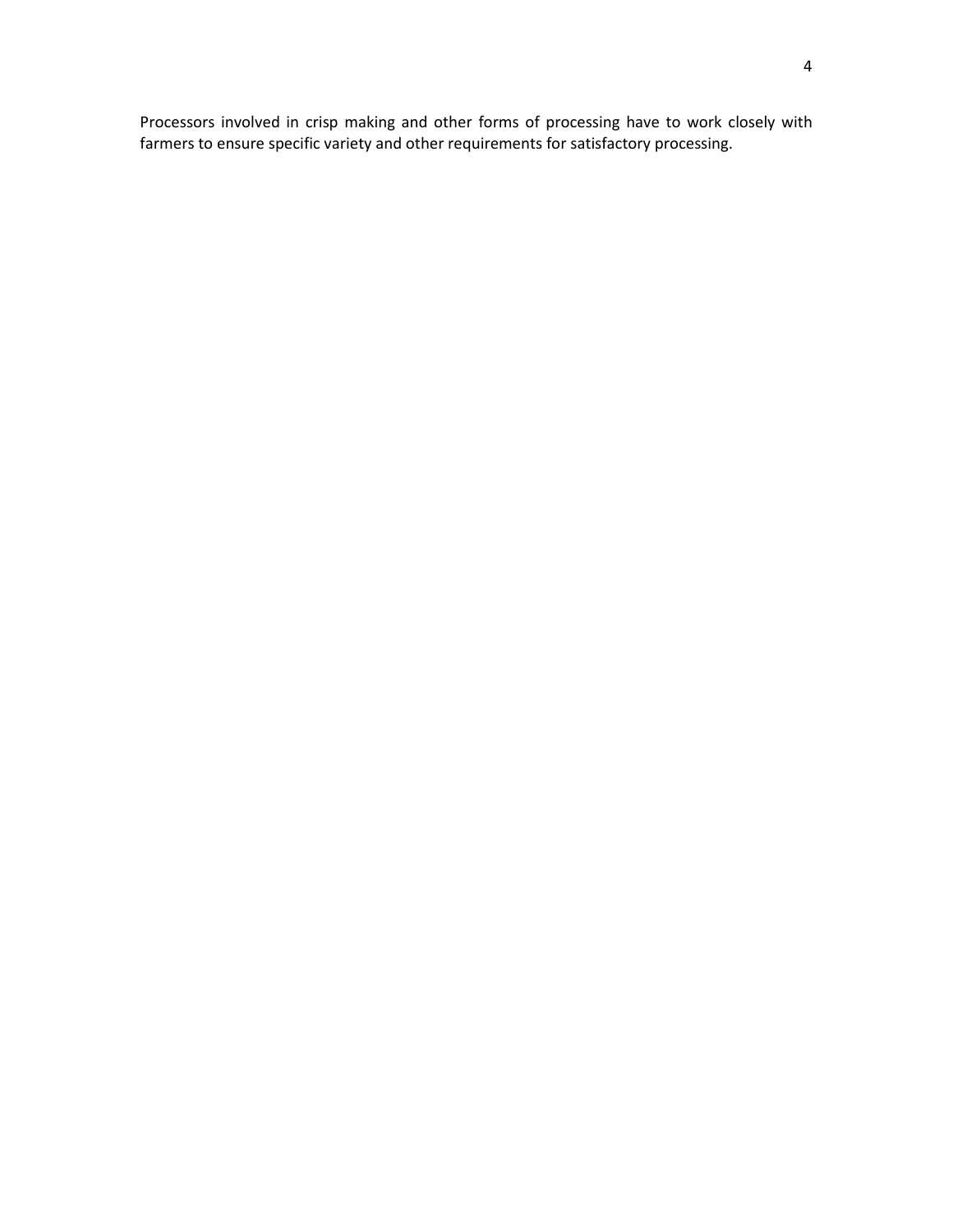# **3. PEPSICO INDIA OPERATIONS**

#### **3.1. Overview of company activities**

This section draws from the details about the company available online (www.pepsiindia.co.in). PepsiCo entered India in 1989 and is currently one of the largest food and beverage companies in the country. Export is a major part of PepsiCo's operations in India. At the time of entry into India, the company was obliged to earn at least 50 percent of its revenue from exports. The export obligation expired in 1993−1994; however, exports have continued to increase significantly over the years.

PepsiCo India's product range includes iconic refreshment beverages such as Pepsi, 7Up, Mirinda and Mountain Dew; low calorie options such as Diet Pepsi and 7Up Light; hydrating and nutritional beverages such as Aquafina drinking water, isotonic sports drinks like Gatorade, and fruit juices and juice-based drinks like Tropicana, Tropicana Twister and Slice. In the drinks segment, the brands specific to India include Lehar Everess Soda, Dukes Lemonade and Mangola.

PepsiCo's snack food company, Frito Lay, is the leader in the branded potato crisp market. It manufactures Lay's Potato Chips, Cheetos extruded snacks, Uncle Chipps and traditional snacks under the Kurkure and Lehar brands. The health food segment includes Quaker Oats and Lehar Lites, a low fat and roasted snack option. The health emphasis also extends to other Frito Lay core products; indeed, Kurkure, Uncle Chipps and Cheetos are cooked in rice bran oil to reduce saturated fats significantly.

## **3.2. PepsiCo's agricultural operations in India**

Currently, about 26 percent of Pepsi's export turnover comes from processed agricultural products including basmati rice, peanut butter, tomato, chilly, garlic and ginger pastes. The company has been working with farmers in Punjab since the 1980s, initially pulping tomatoes in return for obtaining government permission to produce and sell its drinks in India. Pepsi introduced new varieties that have helped boost the state's tomato crop from 18 000 tonnes in 1988 to 300 000 tonnes in recent years.

Although no longer involved in tomatoes, PepsiCo had a five-year programme with the Punjab government to provide several hundred farmers with four million sweet orange trees for its Tropicana juices by 2008. It is also developing a seaweed crop for a food gelling agent on 4 000 rafts off the South Indian coast. The company has introduced Punjab farmers to high-yielding varieties of other crops such as basmati rice, mango, potato, chilli, peanut, and barley, which it uses for its Frito Lay snacks or sells to domestic and international buyers.

#### **3.3. PepsiCo potato operations**

PepsiCo has three potato processing plants in India located in Punjab (Sangrur), West Bengal (Sankrail near Kolkata) and Ranjangaon near Pune in Maharashtra. The production capacity at these three plants is approximately 10 000 tonnes for Channo in Punjab, 18 000 tonnes for Pune and 7 500 tonnes for Kolkata. Potatoes are currently procured from Punjab, Uttar Pradesh and West Bengal during the winter season and from Karnataka and Maharashtra during the summer months. The quantity of potatoes sourced under contract farming has risen from 2 920 tonnes in 2002 to 57 000 tonnes in 2007. Potatoes sourced under contract farming account roughly 55−58 percent of PepsiCo's total requirement (Bhattacharya, 2004). The company is currently working on extending the land area under potato in Jharkhand and Bihar.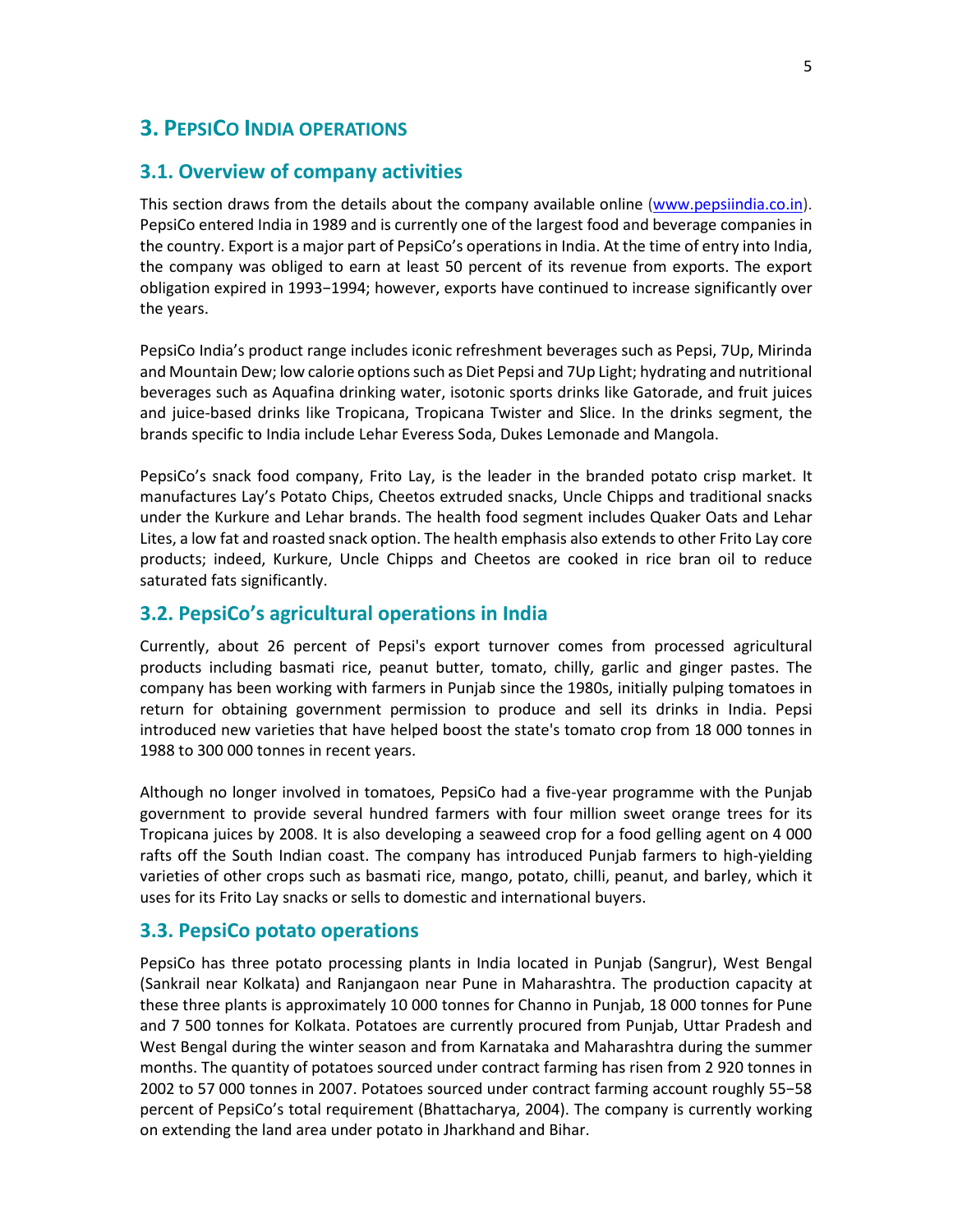In this study, the potato production site in West Bengal was explored because it is a traditional potato growing area, and it is interesting to see the difference between the traditional potato growers and PepsiCo contract growers.

The company has different models to link with farmers in different regions, depending on the socio-economic conditions of the particular location. The models used are working through cooperatives, NGOs or working directly with farmers. In West Bengal, the vendor model has been used. The vendor is the local person hired by the company as a liaison person between farmers and company. The vendor is accessible to the farmer as he stays in the vicinity. Farmers can approach him or her directly in case of any problem. The vendor in turn communicates the issue to the company experts. The vendor also ensures the availability of seeds and other inputs at the farm level and is involved in monitoring the crop along with the company agronomists. The West Bengal operations were initiated in 2003. This region has *Rabi* crop. The company currently undertakes contract farming with 1 800 farmers over 648 ha in West Bengal, procuring about 12 000 tonnes of potatoes. By 2010, the company intends to procure about 30 000 tonnes of potatoes from the state for Fritolay (Financial Express, 2008).

# **3.4. Potato crisp supply chain: food quality and safety issues**

#### **3.4.1. Processing and quality requirements**

The quality parameters set in place through the chain are driven by the buyer requirements and specific requirements for processing. Potatoes grown in India for traditional use have high sugar content and fewer solids. Processing requires potatoes with no sugar content and high solids (between 15 and 20 percent). Apart from these requirements, the company is HACCP- and ISOcertified, which requires stringent quality control at all levels in the chain. Specific requirements are met by ensuring quality compliance at every stage, research and development, farming, storing, processing, and packaging. This section describes in detail the steps taken to ensure quality at every stage in the chain.

#### **3.4.2. Research and development thrust areas**

As mentioned above, potatoes required for making crisps, French fries and other fried products must have low sugar content to avoid browning of the finished product. The sugar content of potatoes is determined by the genotype and several pre- and post-harvest factors. The major preharvest factors affecting sugar content are crop maturity, temperature during growth, mineral nutrition and irrigation, while important post-harvest factors are mechanical stresses and storage conditions. Each genotype requires an ideal pre- and post-harvest treatment to maintain low sugar levels; any kind of stress results in sugar accumulations.

As most of the potatoes in India are used as cooking potatoes the most common variety grown in West Bengal is Kufri Jyoti, another major variety is Kufri Chandramukhi. Chipsona I, Chipsona II and Atlantic with low sugar and high solid contents have been introduced for processing purposes. Before introducing the varieties to the farmers, extensive trials of various varieties were undertaken. A package of agronomic practices suitable to the local agroclimatic conditions has also been developed in collaboration with the Central Potato Research Institute (CPRI). The package of practices developed includes specific fertilizer requirements and a spraying schedule.

#### **3.4.3. Farm inputs**

The company ensures the availability of inputs to farmers working in the area under contract. The vendor in the region ensures that the farmers falling under his or her supervision have all the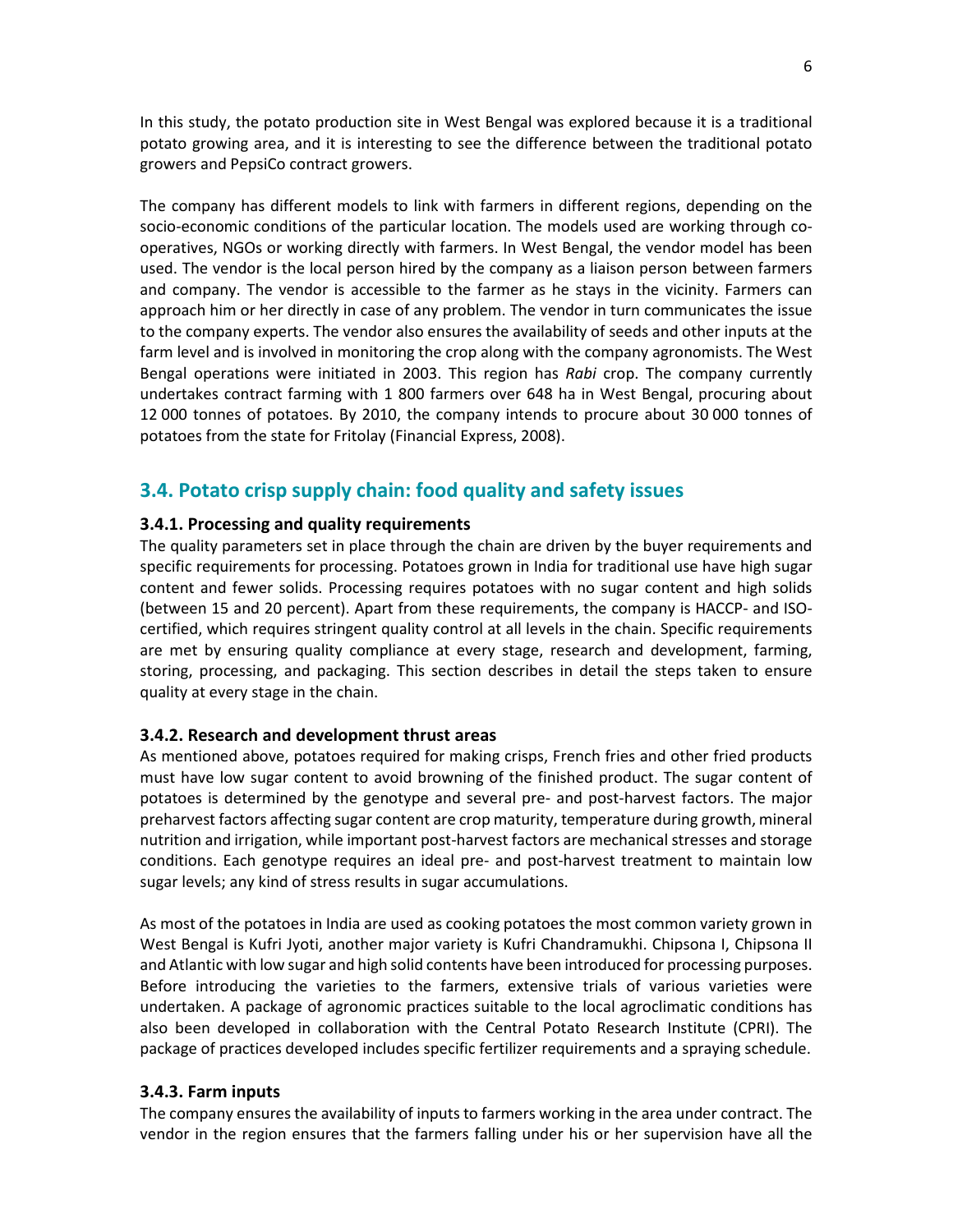required inputs at the right time. In the case of Pune, farmers working with the company are given an input kit. Initially the kit is made available free of charge. In West Bengal, the company advises on the use of quality inputs. If the company provides inputs then the cost is deducted when potatoes are purchased from farmers. Seed potatoes of specific varieties for processing are provided by the company.

Apart from providing inputs, the company had also introduced crop insurance by the Agricultural Insurance Company (AIC) and weather insurance from ICICI Lombard. Generally, the transaction cost of insurance companies is high when dealing with many individual farmers. If the farmers are linked with a company, the transaction costs are significantly lowered. Hence the company was able to negotiate special premium rates with AIC for its contract farmers. Furthermore, clearance of claims is also much faster because of the company's involvement instead of each individual farmer dealing with the insurance company. The special premium rates negotiated with AIC are no longer available, but the company is exploring options with other insurance companies. Similarly, in Karnataka PepsiCo also created an institutional setup with the Shimla-based Central Potato Research Institute (CPRI), agro-chemical giant Du Pont and it provided weather insurance from ICICI Lombard General Insurance (Economic Times, 2007).

#### **3.4.4. Farm production**

In order to produce a specific variety of potato and to enhance productivity PepsiCo is very closely involved with its potato contract farmers. The company has employed a team of agricultural graduates, who work with the farmers to provide technical input and to monitor the production of the farmers in their specified area. One technical expert deals with approximately 100 farmers. The farmers reported that because of the technical information provided by company agronomists the use of chemicals and fertilizers is much more timely and effective.

A change from traditional practices of production management is crop spacing. In the traditional method row spacing is 46−51 cm and plant spacing is 10−13 cm but in the case of Frito Lay the distances between rows and plants are respectively 66 and 20 cm. This increased spacing helps to increase yield, reduce greening of potatoes, and reduces the share of undersized potatoes which cannot be used for crisp making.

The agronomists regularly monitor the fields at the time of planting, spraying, harvesting, etc. If there is expectation of an outbreak of any disease or pest, they inform the farmers about timely spraying. Any major problems are attended to in priority, with inputs from the company researchers if necessary. Regular scouting helps early identification of infestation by pests and diseases. This significantly helps to reduce crop loss. It is not only the PepsiCo contract farmers but all potato growers who benefit from early detection of diseases, which can be considered as a positive externality of the company's operations.

The general practice in West Bengal is to grow the potato crop after paddy. Early planting of potatoes leads to early harvesting of the produce, which fetches a higher price. To produce potatoes early, farmers are recommended to go for short duration paddy so that land is available for early potato cropping.

#### **3.4.5. Harvesting and packaging**

"Handle potatoes like eggs, not like stones" was the message the company agronomists were giving farmers. This statement conveys the care taken through the post-harvest management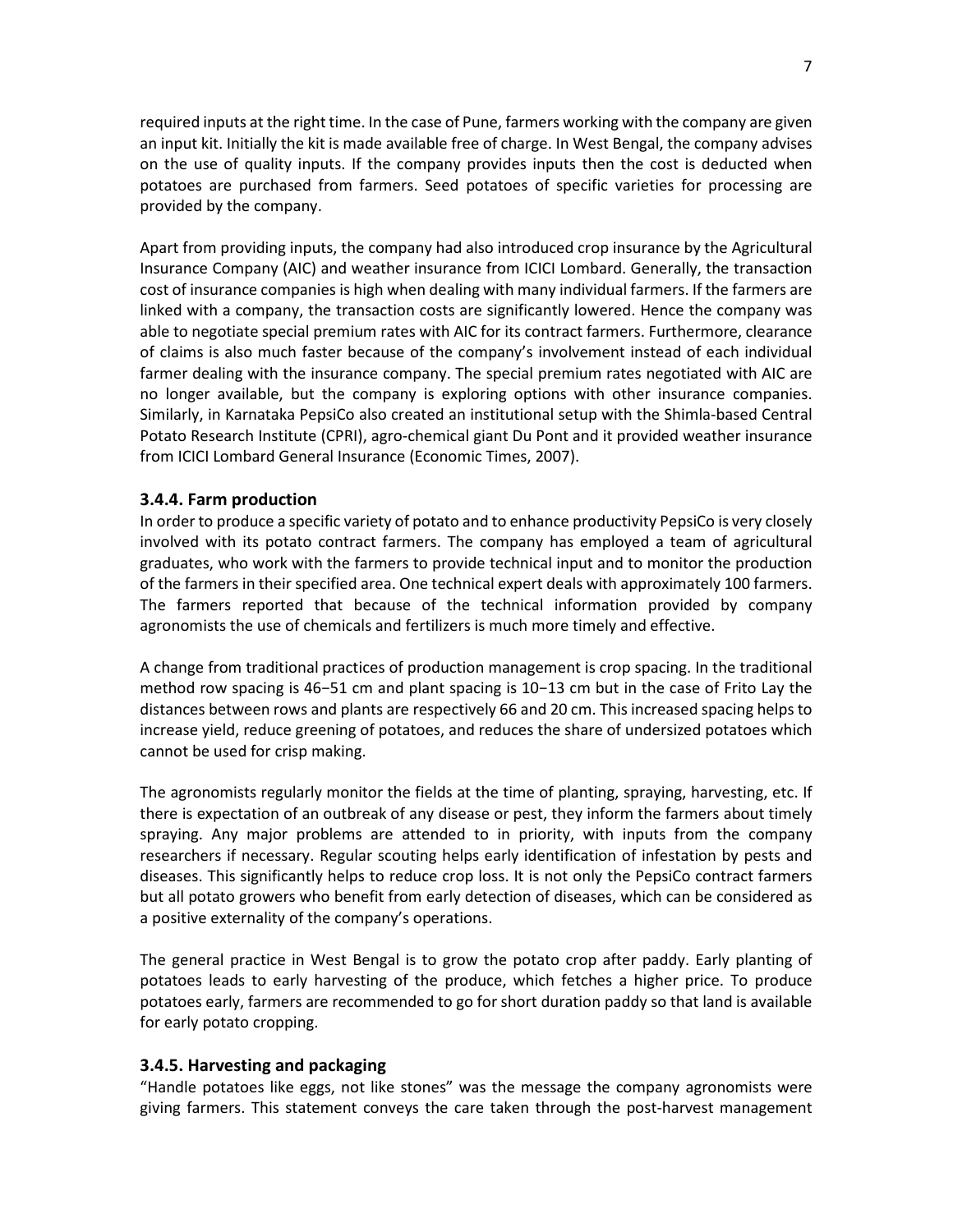process. Traditionally, jute bags have been used for packaging potatoes. Instead of jute bags, the company has propagated the use of plastic bags for packaging as it ensures better storage.

## **3.4.6. Grading and sorting**

At the company's unloading dock, the potatoes are mechanically graded for size. Potatoes that are too small for processing are separated. There is also visual inspection for damaged potatoes. Test for sugar content is undertaken by frying a small sample from this lot. Potatoes with high starch content will turn red on frying. Sample tests are also undertaken for solid content. Potatoes that do not meet the requirements are rejected.

## **3.4.7. Storage**

Critical factors in successful storage include variety, methods of culture, harvest, field curing, temperature and humidity control, storage and sprouting inhibition. Potatoes are stored at 12°C to control conversion of starch into sugar. At this temperature potatoes can be stored up to four months. Potatoes are also treated to limit sprouting.

## **3.4.8. Processing centre**

The selected produce is taken to the processing plant and is subjected to washing and peeling. Peeled potatoes are subject to metal detection and inspection for physical damages and discoloration. Following this, the potatoes are run through rotating slicers and are subjected to deep frying.

The fried crisps undergo optical testing for colour. As mentioned earlier, rice bran oil is used for frying which significantly reduces saturated fat content. At the last stage the crisps are mixed with spices and packed. Thorough testing of inputs and packaging materials is also conducted. The plant has a well equipped quality testing lab.

# **3.5. Comparative analysis: PepsiCo contract farmers versus farmers selling to the traditional market**

#### **3.5.1. Gross margin analysis**

Detailed information regarding production costs and value of output is presented in Table 2. Based on this, the gross margins for both the groups are calculated. The cost of production for PepsiCo farmers is INR74 574 per hectare whereas the same for farmers selling to the traditional market is INR62 466<sup>1</sup>. The major difference in the production costs comes from the seed cost. In the case of traditional farming, the seed rate is lower as smaller tubers can also be used for planting. In the case of contract farmers the seed cost is higher because of the size of the seed potatoes and specific variety used. Finally the cost for agrochemicals is also higher for farmers under contract with PepsiCo.

The potato yield for contract farmers and non-contract farmers is 25−30 tonnes per hectare. For contract farmers 20−25 tonnes of the production can go as crisp grade, the rest is sold to the open market. PepsiCo announces prices before the beginning of the season. Different prices are announced for early crop, peak season and ending crop. In some cases where the farmers have closely followed the production practices of the company agronomists, the yields were as high as 44 tonnes/ha. The corresponding gross margins in this case can range from INR28 218 to 110 749 assuming 35 tonnes of crisp grade.

<sup>&</sup>lt;sup>1</sup> At the time of study, US\$1 ≈ INR40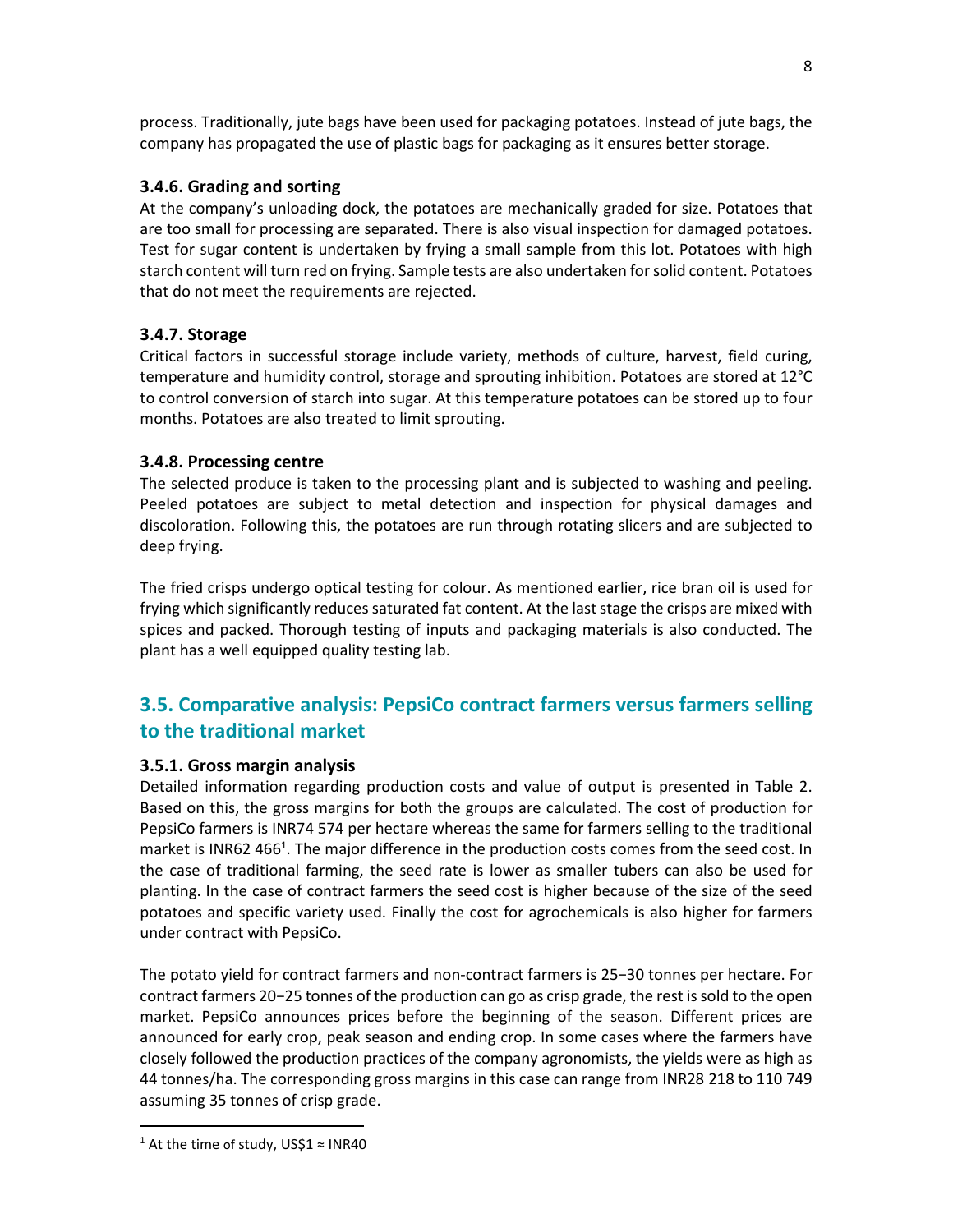| <b>Cost of production (INR)</b>                                | <b>Crisp-grade potatoes</b> | <b>Potatoes for</b><br>traditional market |
|----------------------------------------------------------------|-----------------------------|-------------------------------------------|
| Seed tubers (ATL)                                              | 39 535                      | 29 652                                    |
| Land Preparation                                               | 988                         | 988                                       |
| Fertilizer-NPK (100:60:80)                                     | 7660                        | 7907                                      |
| Irrigation                                                     | 2 2 2 4                     | 2 2 2 4                                   |
| Labour                                                         | 11 119                      | 11 1 19                                   |
| Agrochemicals                                                  | 7413                        | 4942                                      |
| Gunny bags                                                     | 3 1 6 3                     | 3 1 6 3                                   |
| Organic manure-FYM (1 tonne)                                   | 2 4 7 1                     | 2471                                      |
| Total cost of cultivation per hectare                          | 74 574                      | 62 4 66                                   |
| Yield (tonnes)                                                 | $25 - 30$                   | $25 - 30$                                 |
| Yield for crisp grade (tonnes)                                 | $20 - 25$                   |                                           |
| Market price INR/kg                                            | $3.6 - 6.4$                 | $2.8 - 5.5$                               |
| Value of output<br>(yield 25 tonnes and crisp grade 20 tonnes) | 85 001-153 694              | 69 187-135 903                            |
| Value of output<br>(yield 30 tonnes and crisp grade 25 tonnes) | 101 310-185 322             | 83 024-163 084                            |
| Gross margin (yield 25 tonnes)                                 | 10 427-79 120               | 6721-73437                                |
| Gross margin (yield 30 tonnes)                                 | 28 218-110 749              | 20 558-100 618                            |

**Table 2: Margin per hectare of potato for PepsiCo contract farmers and farmers selling to the traditional market**

It is obvious from the data in Table 2 above that gross margins for contract farming are higher than those of farmers selling to traditional markets. Further, in calculating costs, the loss of income due to lack of transparency in weighing and commission paid to the agents at the markets has not been considered here although these are factors which affect the income of non-contract farmers. Finally, several farmers would have borrowed money from traders to purchase their inputs. They often have to sell at a price lower than market price as an interest on the loan by the trader. In the case of Pepsico farmers, the company has a tie-up at national level with the State Bank of India to provide credit. These factors also have to be considered in assessing the impact of contract farming.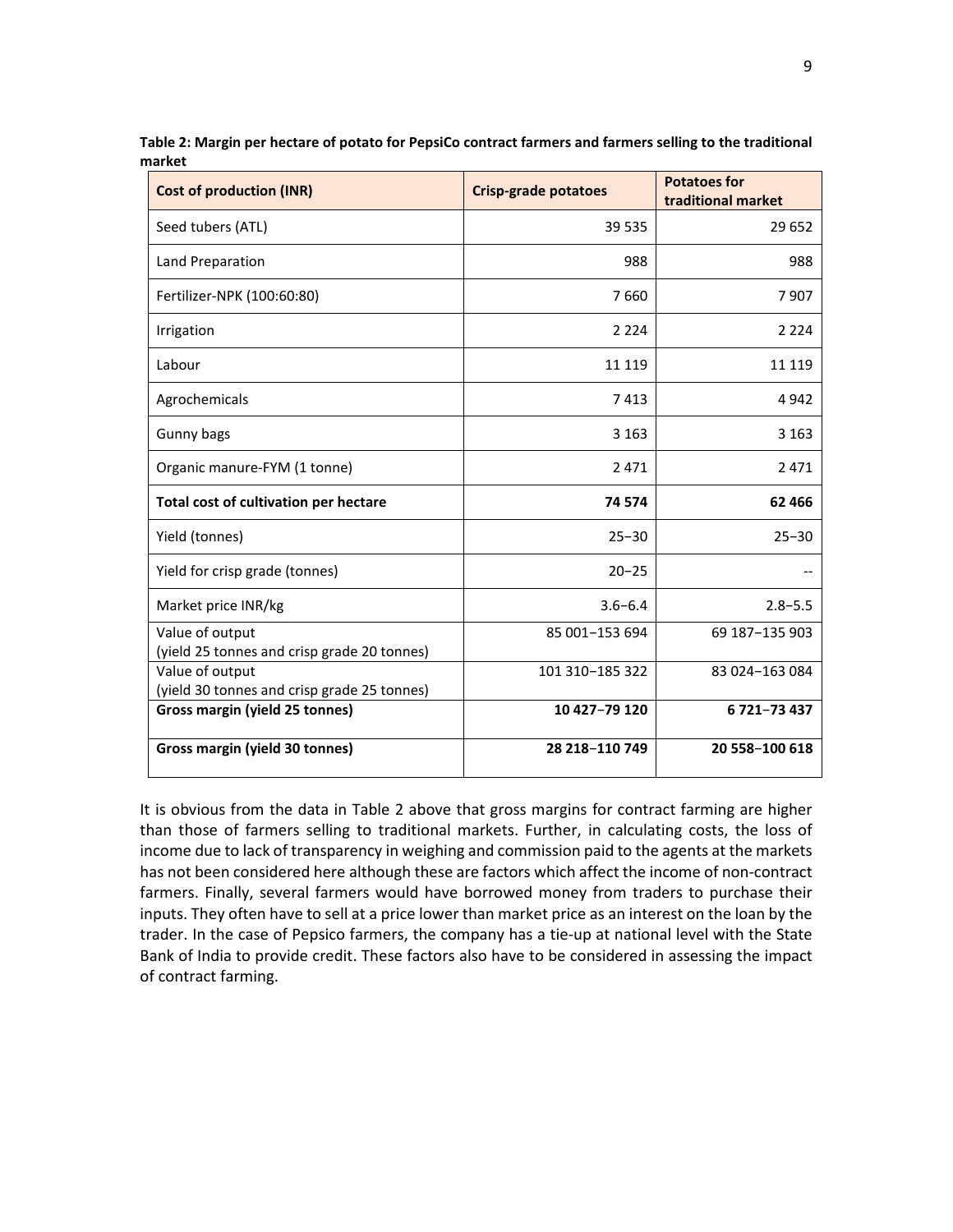|                                                    |                                                                                                                                                                                                                                                                                                                              | <b>Comparison of risk:</b>                |                                                                                |
|----------------------------------------------------|------------------------------------------------------------------------------------------------------------------------------------------------------------------------------------------------------------------------------------------------------------------------------------------------------------------------------|-------------------------------------------|--------------------------------------------------------------------------------|
|                                                    | <b>PepsiCo contract farmers</b>                                                                                                                                                                                                                                                                                              | increased (f)<br>minimized $(\sqrt[4]{})$ | <b>Farmers selling to</b><br>traditional market                                |
|                                                    |                                                                                                                                                                                                                                                                                                                              | same $(\Leftrightarrow)$                  |                                                                                |
| <b>Weather-</b><br>or<br>drought-<br>related risks | This risk is minimized as the<br>company's extension agents are in<br>touch with the farmers. In case of<br>expected storm<br>outbreak<br>or<br>weather change, they inform the<br>farmers to take the necessary<br>action. But in reality this is also a<br>problem as this is a natural<br>calamity, some losses do occur. | ⇩                                         | The farmers themselves<br>have to decide what to do<br>in a critical situation |
| from<br><b>Risk</b>                                | This risk is also minimized as a                                                                                                                                                                                                                                                                                             | ⇩                                         | Farmers selling to the spot                                                    |
| short-term                                         | minimum guaranteed price is fixed                                                                                                                                                                                                                                                                                            |                                           | market have to bear the                                                        |
| commodity                                          | for the contract farmers.                                                                                                                                                                                                                                                                                                    |                                           | brunt of fluctuating market                                                    |
| price                                              |                                                                                                                                                                                                                                                                                                                              |                                           | prices.                                                                        |
| fluctuation                                        |                                                                                                                                                                                                                                                                                                                              |                                           |                                                                                |
| <b>Risk</b><br>from                                | <b>NA</b>                                                                                                                                                                                                                                                                                                                    | $\Leftrightarrow$                         | NA                                                                             |
| long-term                                          |                                                                                                                                                                                                                                                                                                                              |                                           |                                                                                |
| price<br>fluctuation                               |                                                                                                                                                                                                                                                                                                                              |                                           |                                                                                |
| <b>Asset risks</b>                                 | There is no provision for asset risk                                                                                                                                                                                                                                                                                         | <b>NA</b>                                 | $\overline{\phantom{a}}$                                                       |
|                                                    | management in the contract                                                                                                                                                                                                                                                                                                   |                                           |                                                                                |
| <b>Financial risks</b>                             | The company can be involved in                                                                                                                                                                                                                                                                                               | ⇩                                         | --                                                                             |
| (loans<br>and                                      | arranging the loans between the                                                                                                                                                                                                                                                                                              |                                           |                                                                                |
| credit)                                            | financing company and farmers.                                                                                                                                                                                                                                                                                               |                                           |                                                                                |
|                                                    | These farmers will probably have                                                                                                                                                                                                                                                                                             |                                           |                                                                                |
|                                                    | more leeway in the case of a                                                                                                                                                                                                                                                                                                 |                                           |                                                                                |
|                                                    | default.                                                                                                                                                                                                                                                                                                                     |                                           |                                                                                |
| <b>Exchange rate</b><br>risks                      | <b>NA</b>                                                                                                                                                                                                                                                                                                                    | <b>NA</b>                                 | $\overline{\phantom{a}}$                                                       |
| Risks of poor                                      | This risk is minimized as the                                                                                                                                                                                                                                                                                                | $\mathbf{r}$                              | $\overline{\phantom{a}}$                                                       |
| deficient<br><b>or</b>                             | company<br>extension<br>workers                                                                                                                                                                                                                                                                                              |                                           |                                                                                |
| information                                        | inform the farmers if a disease                                                                                                                                                                                                                                                                                              |                                           |                                                                                |
|                                                    | outbreak is expected.                                                                                                                                                                                                                                                                                                        |                                           |                                                                                |
| <b>Biological</b>                                  | These risks are also minimized as $\sqrt{4}$                                                                                                                                                                                                                                                                                 |                                           | --                                                                             |
| risks                                              | the company extension agents are                                                                                                                                                                                                                                                                                             |                                           |                                                                                |
|                                                    | scouting the fields regularly                                                                                                                                                                                                                                                                                                |                                           |                                                                                |
| Legal<br>and                                       | Currently, there are no regulations                                                                                                                                                                                                                                                                                          | $\Leftrightarrow$                         | $\overline{\phantom{a}}$                                                       |
| governmental<br>risks                              | in the country. Consequently the<br>risks from defaulting and legal                                                                                                                                                                                                                                                          |                                           |                                                                                |
|                                                    | implications are not very high.                                                                                                                                                                                                                                                                                              |                                           |                                                                                |
| Farm                                               | Company extension agents are                                                                                                                                                                                                                                                                                                 | ⇩                                         | $\overline{\phantom{a}}$                                                       |
| management                                         | also providing information on                                                                                                                                                                                                                                                                                                |                                           |                                                                                |
| risks (impact                                      | these issues.                                                                                                                                                                                                                                                                                                                |                                           |                                                                                |
| technical<br>on                                    |                                                                                                                                                                                                                                                                                                                              |                                           |                                                                                |
| production                                         |                                                                                                                                                                                                                                                                                                                              |                                           |                                                                                |
| systems)                                           |                                                                                                                                                                                                                                                                                                                              |                                           |                                                                                |
| <b>Personal risks</b>                              | NA.                                                                                                                                                                                                                                                                                                                          | <b>NA</b>                                 | $\overline{\phantom{a}}$                                                       |

**Table 3: Risk analysis of PepsiCo contract farmers and farmers selling to traditional markets**

*Note: NA = Not applicable*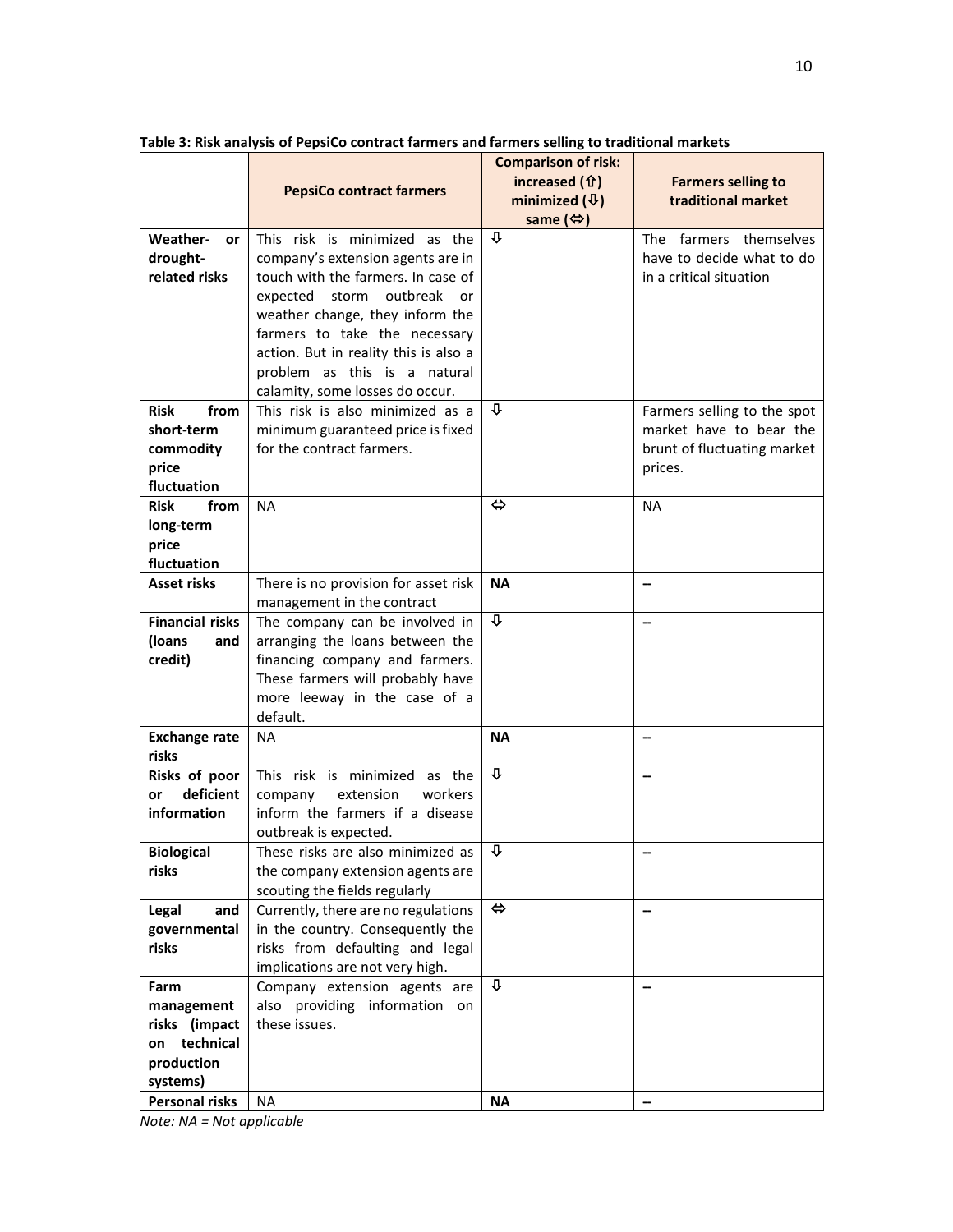#### **3.5.2. Risk analysis**

Table 3 shows the risk analysis between PepsiCo contract farmers and farmers selling to the open market. The third column shows whether the risk for the contract farmers is higher, lower or same as that of the farmers in the traditional market. It is evident that on no account is the risk for the contract farmers higher than the farmers selling to the traditional market. Risks related to weather and biological pests are reduced in the case of contract farmers, as the company agronomists are very actively scouting the area for pests and diseases. Incidentally, this also has a positive impact for other farmers who are not working with the company because they are also informed of disease onslaught in advance by their neighbours.

Financial risks are reduced in the case of the farmers working with the company as they have support on this front. The credit required for inputs can be better managed as the company is involved in ensuring availability of inputs. As discussed above, risks from price fluctuation are minimized as the prices are announced ahead of time. Personal risks remain the same as there is no provision for these in the contract. Finally, the repercussions for legal risks could be higher in the case of contract farmers if the company should decide to retaliate on defaulting farmers. However, currently there are no regulations in place for enforcing contracts. Thus, this risk currently is not very high; but it could become important when these regulations are put in place. Finally the production risk due to vagaries of weather is also significantly reduced for contract farmers thanks to the weather insurance policy arranged by the company.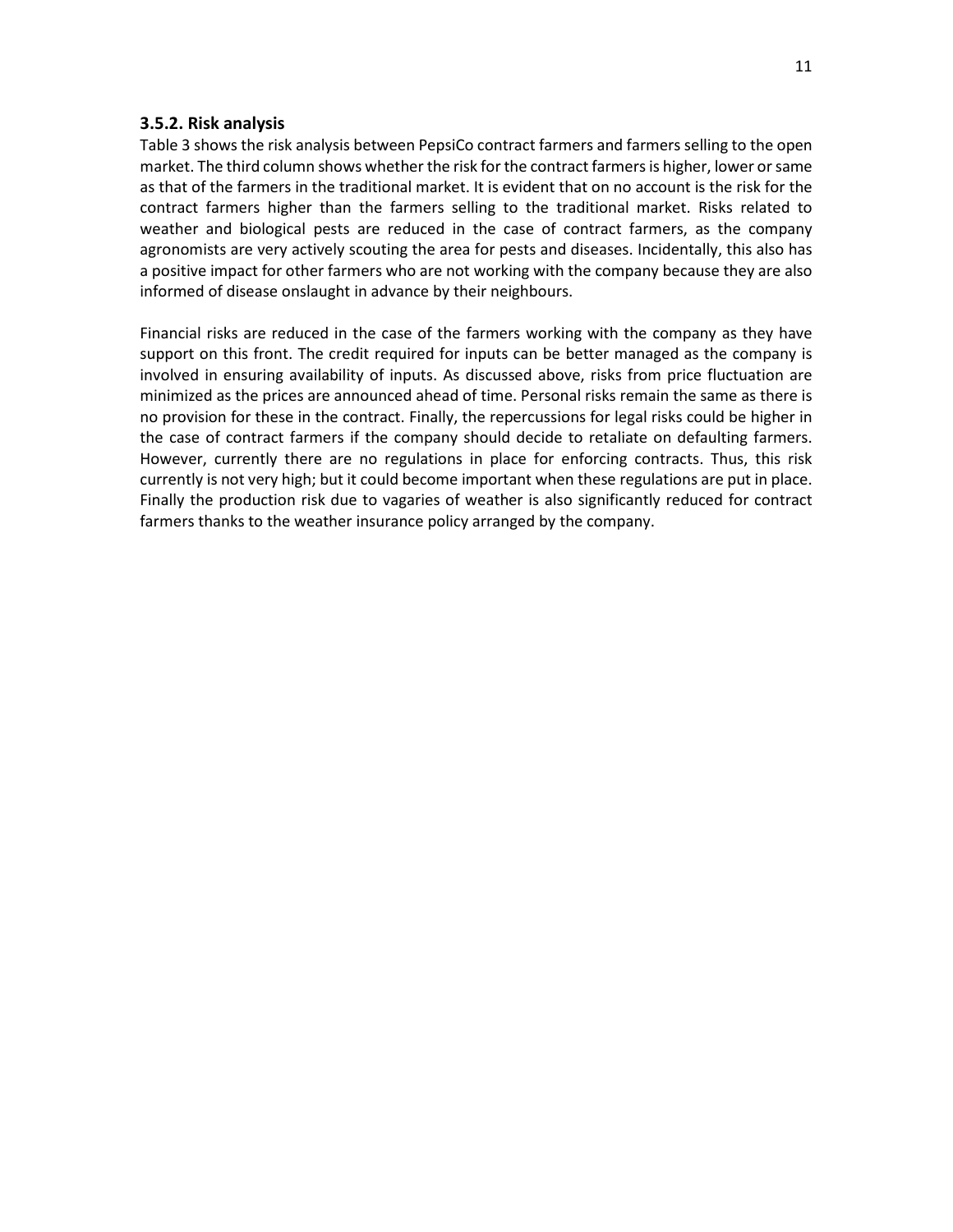# **4. CONCLUSION**

This case study of the potato crisp supply chain to PepsiCo's Frito Lay is a good example of how international quality requirements are met by small farmers in India. A very strong extension network by the company helps to monitor and maintain quality at every level. Evidently the farmers working as contract growers benefit on several fronts: there is extensive training and education of farmers for proper timing and method of sowing, harvesting and other field operations; farmers' overall management capabilities are enhanced by meetings and visits by agricultural experts from time to time. Gross margins for contract farmers are higher. Furthermore, because the company announces prices ahead of the production season, they are sure of covering at least their production costs and can invest in agrochemicals and other inputs, which in turn leads to enhanced productivity. Other risks from crop infestation and weather changes are also minimized as the company's extension agents are constantly working with the farmers to give timely input on these issues. Finally, weather insurance is also available for the company contract farmers, which further minimizes risks.

The obvious advantage for the company is getting an assured quantity and quality for crisp making to enable utilization of the processing plant at optimal capacity. Direct involvement with farmers enables good communication to ensure availability of produce which meets the specific quality requirements for processing and indicators for the company's HACCP and ISO certification.

In the absence of a legal framework, and even if there were a regulatory mechanism, trust between both parties is important for success in contract farming. The company field officers have close interactions with farmers to discuss issues and problems in potato production. This has enabled them to develop trust in the company overtime. The company announces prices for potatoes in advance, which is a critical factor in maintaining farmer loyalty. However, there is always a risk of farmers selling to the open market when market prices are high. This issue can be addressed in time by developing a long-term relationship with farmers. Furthermore, the company encourages farmers to plant part of their crop for processing and a part for selling to the open market, so farmers can capitalize on the rise of open market prices.